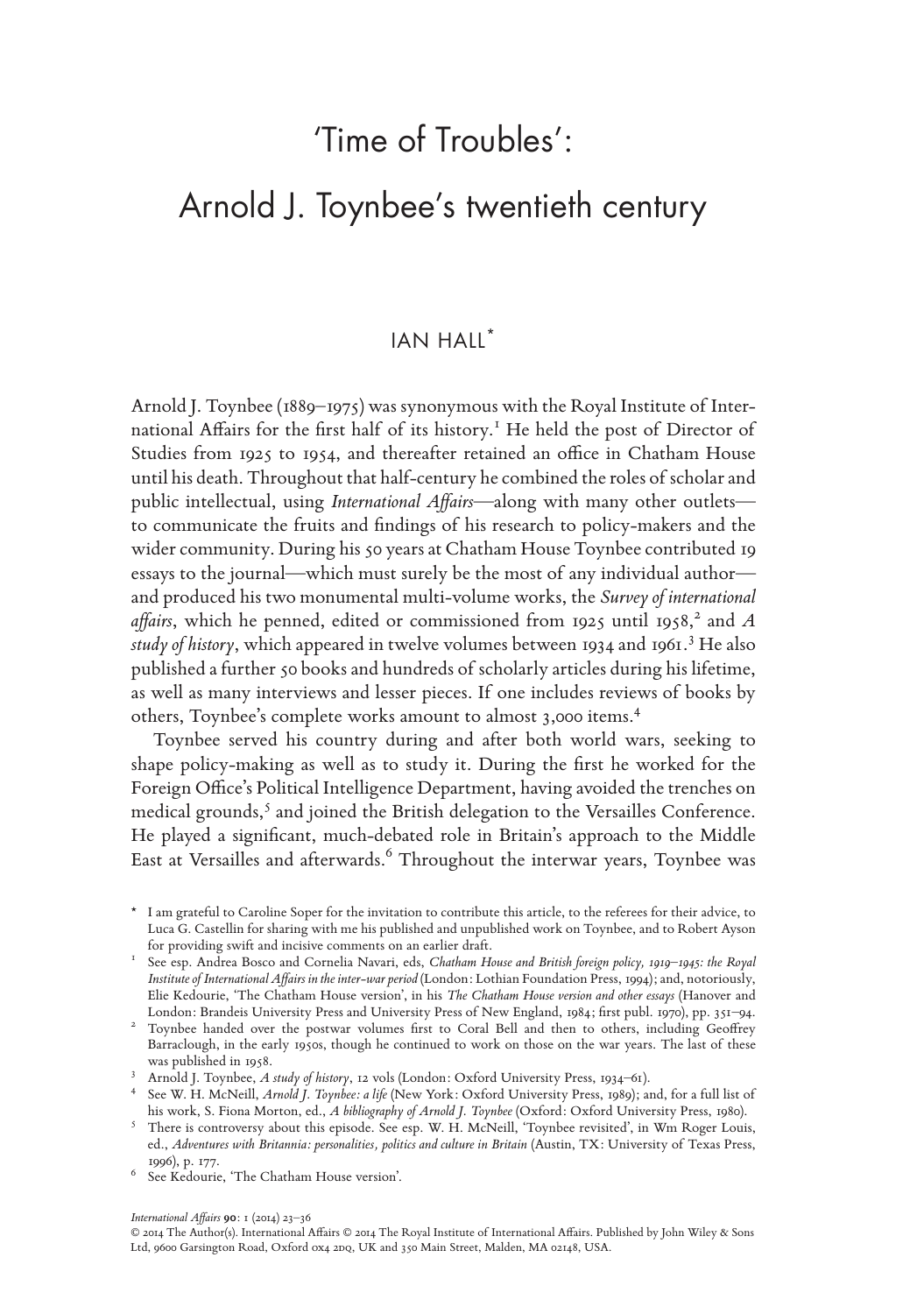prominent and influential in public life: his advice and conversation were sought by British policy-makers, at Chatham House and elsewhere, and foreign politicians, including Adolf Hitler, who invited a highly sceptical Toynbee to Germany for a private interview in 1936.<sup>7</sup> In the 1920s and 1930s, traumatized by the loss of many friends and former students in the war, he became a prominent public advocate of the League of Nations. As its failure became clear, he shifted position, becoming a resolute opponent of appeasement. When war broke out once more, he rejoined the Foreign Office to conduct research on postwar reconstruction; after it ended, he returned to the role of public intellectual, his writings and lectures much in demand both within and outside Britain.

Toynbee's prominence and his idiosyncratic scholarship attracted plaudits and, inevitably, criticism. His positions on the League and then appeasement drew much fire in the 1930s, not least from E. H. Carr, who mocked Toynbee's attachment to liberalism and 'abstract conception[s] like collective security'. $^8$  In Carr's *The twenty years' crisis* (1939), indeed, Toynbee was lampooned as the paradigmatic Utopian, capable only of shrill moralizing, soon to be consigned to the Realist's dustbin of history, as the march of progress moved on towards a bright—albeit totalitarian—future.<sup>9</sup> In the 1950s, Toynbee faced even fiercer assaults, especially after the publication of volumes 7–10 of his *A study of history*. 10 Fellow historians lined up to denounce his historical method as a 'sham' and to dismiss his 'laws' of civilizational growth and decay.<sup>11</sup> They lamented his reliance on secondary sources—including many that were decades out of date—and the patchiness of his knowledge about certain places and periods.<sup>12</sup>

His critics' greatest ire, however, was reserved for his attitude to the West and his new-found religiosity.<sup>13</sup> In the 1930s, Toynbee's gentle warning that western civilization might not represent the high point of human achievement was reasonably well received.<sup>14</sup> In the 1950s the same argument, complete with reminders of the horrors inflicted on non-western peoples by European imperialism, was not so well met.<sup>15</sup> Toynbee was denounced by conservatives and some liberals as an

- <sup>7</sup> McNeill, *Arnold J. Toynbee*, p. 172. Toynbee's recollections of the interview were typed up and passed on to the then Foreign Secretary, Anthony Eden. See the transcript, dated 13 March 1936, in Toynbee MS 76, Bodleian Library, Oxford.<br><sup>8</sup> Carr, review of Toynbee, *Survey of International Affairs, 1935* in *International Affairs* 16: 2, 1937, p. 281.<br><sup>9</sup> E. H. Carr, *The twenty years' crisis: an introduction to the study of international*
- 
- 1939), pp. 53, 82n. 2, 100–101, 103, 142. <sup>10</sup> Toynbee replied at length to his many critics in *A study of history*, vol. 12 (London: Oxford University Press,
- 1961), but his peers were unconvinced. Among today's historians, as Michael Lang recently observed, Toynbee is 'regarded like an embarrassing uncle at a house party': 'Globalization and global history in Toynbee', *Journal*
- <sup>11</sup> Maurice Cowling, *Religion and the public doctrine in modern England*, I (Cambridge: Cambridge University Press, 1980), p. 20. On Toynbee's 'laws', see Pieter Geyl, 'Toynbee's system of civilizations', in M. F. Ashley<br>Montagu, ed., *Toynbee and history: critical essays and reviews* (Boston, MA: Porter Sargent, 1956), pp. 39–72
- <sup>12</sup> See, for example, Wayne Eltree, 'Toynbee's treatment of Chinese history', in Montagu, ed., Toynbee and
- *history*, pp. 243–72.<br><sup>13</sup> Ian Hall, 'The "Toynbee convector": the rise and fall of Arnold J. Toynbee's anti-imperial mission to the West', *The European Legacy* 17: 4, 2012, pp. 455–69. <sup>14</sup> For a representative review, see Geoffrey Hudson, 'Professor Toynbee and Western civilisation', *The Criterion*,
- xv, October 1935–July 1936, collected edn (London: Faber & Faber, 1967), pp. 441–54. <sup>15</sup> Ian Hall, *Dilemmas of decline: British intellectuals and world politics, 1945–75* (Berkeley, CA: University of California
- Press, 2012), pp. 131–51.

### 24

### *International Affairs* 90: 1, 2014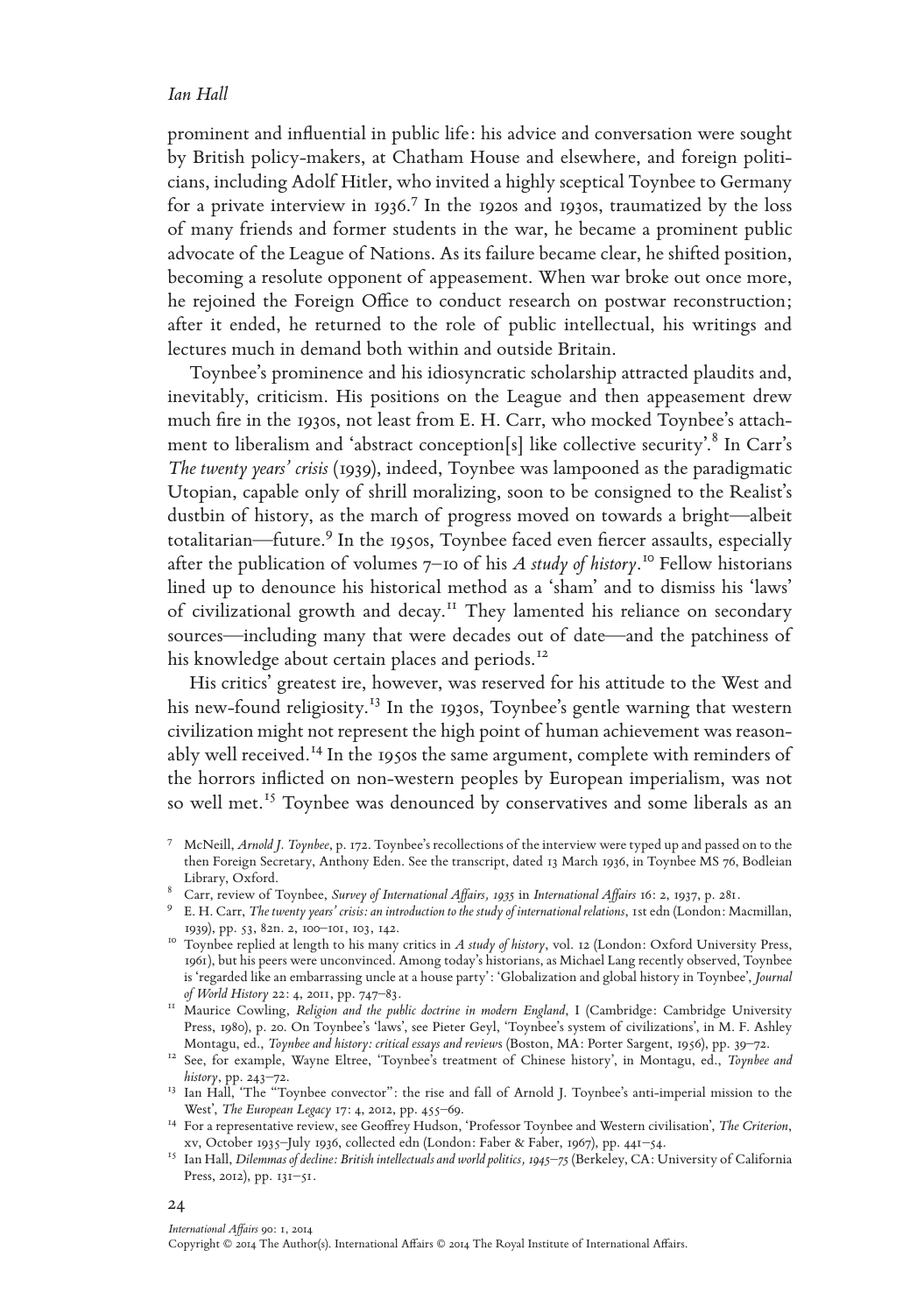out-and-out liar and crypto-communist, bent on undermining the West as it faced the twin threats of the Soviet Union and anti-colonial revolution.<sup>16</sup> The fact that he couched his arguments in religious language did nothing to help: his prophesying, for many of his critics, was no more desirable than his near-treachery. The aggressive secularists who dominated postwar British academia—among them A. J. P. Taylor and Hugh Trevor-Roper—took turns to ridicule Toynbee's supposed 'mish-mash' religion and his belief that it could solve the problems of the world.<sup>17</sup>

This tarnishing of Toynbee's image has had unfortunate effects. Above all, it has distracted the attention of later scholars from his extraordinary contribution to the study of international affairs and his role as a public intellectual.<sup>18</sup> His interpretation of the causes of crisis in the international relations of the 'short' twentieth century—that tumultuous and bloody interval between 1914 and 1989 which he called a 'Time of Troubles'—shaped the ideas of a series of important thinkers on both sides of the Atlantic and, latterly, in the rest of the world.<sup>19</sup> This article analyses that interpretation, its origins and its evolution in Toynbee's thought. It argues that while the form and much of the content of his work were highly personal, and unfriendly to the latter-day reader, he deserves due recognition from historians of international thought as one of the twentieth century's foremost British contributors to public debate about the world politics of his time.

# **Foundations**

My generation was almost the last in England to be given an education in the Greek and Latin languages and literature that remained faithful to the strictest fifteenth century standards.<sup>20</sup>

Toynbee's international thought is best conceived of as an attempt to interpret the contemporary world through the lens of the Greek and Roman classics and a parallel, simultaneous attempt to look beyond it. At Harrow and then at Oxford, he was provided with the finest classical education Edwardian England could provide, and he excelled in those studies. He took time, however, to find his vocation. An impressive first in Greats won him a fellowship at Balliol College,

<sup>16</sup> Douglas Jerrold, *The lie about the West: a response to Professor Toynbee's challenge* (London: J. M. Dent & Sons,

<sup>1954). 1954). 1954). 1954). 1954). 1954). 1954).</sup> ISBN 0-8-1706. 1954. 1976. ISBN 0-8-1708-0-1-17 A. J. P. Taylor, 'Much learning … ', in Montagu, ed., *Toynbee and history*, p. 117. See also Hugh Trevor-Roper, 'Testing the

<sup>&</sup>lt;sup>18</sup> This neglect has begun to be addressed. See, for example, Luca G. Castellin's *Ascesa e decline delle civiltà: La teoria delle macro-trasformazioni politiche di Arnold J. Toynbee* (Milan: Vita e Pensiero, 2010) and Cornelia Navari, 'Toynbee, decline and civilization', in her *Public intellectuals and international affairs: essays on public thinkers and* 

*political projects* (Dordrecht: Republic of Letters, 2012), pp. 113–36. <sup>19</sup> See Henry Kissinger, 'The meaning of history: reflections on Spengler, Toynbee and Kant', unpublished undergraduate honours thesis, Harvard University, 1950; Hans J. Morgenthau, 'Toynbee and the historical imagination', *Encounter* 4: 3, 1955, pp. 70–76; Kenneth Thompson, *Toynbee's philosophy of world history and politics* (Baton Rouge and London: Louisiana State University Press, 1985); also Martin Wight, *Systems of states*, ed. Hedley Bull (Leicester: Leicester University Press, 1977); Hedley Bull and Adam Watson, eds, *The expansion of international society* (Oxford: Clarendon Press, 1984). Toynbee still has a particularly strong following in Japan. See Jacob Kovalio, 'A. J. Toynbee and Japan', in Kovalio, ed., *Japan in focus* (Toronto: CAPTUS Press and York University Publications, 1994), pp. 301–312. <sup>20</sup> Toynbee, *A study of history*, vol. 12, p. 577. See also 'Three Greek educations', in Arnold J. Toynbee, *Experiences*

<sup>(</sup>London: Oxford University Press, 1969), pp. 10–45.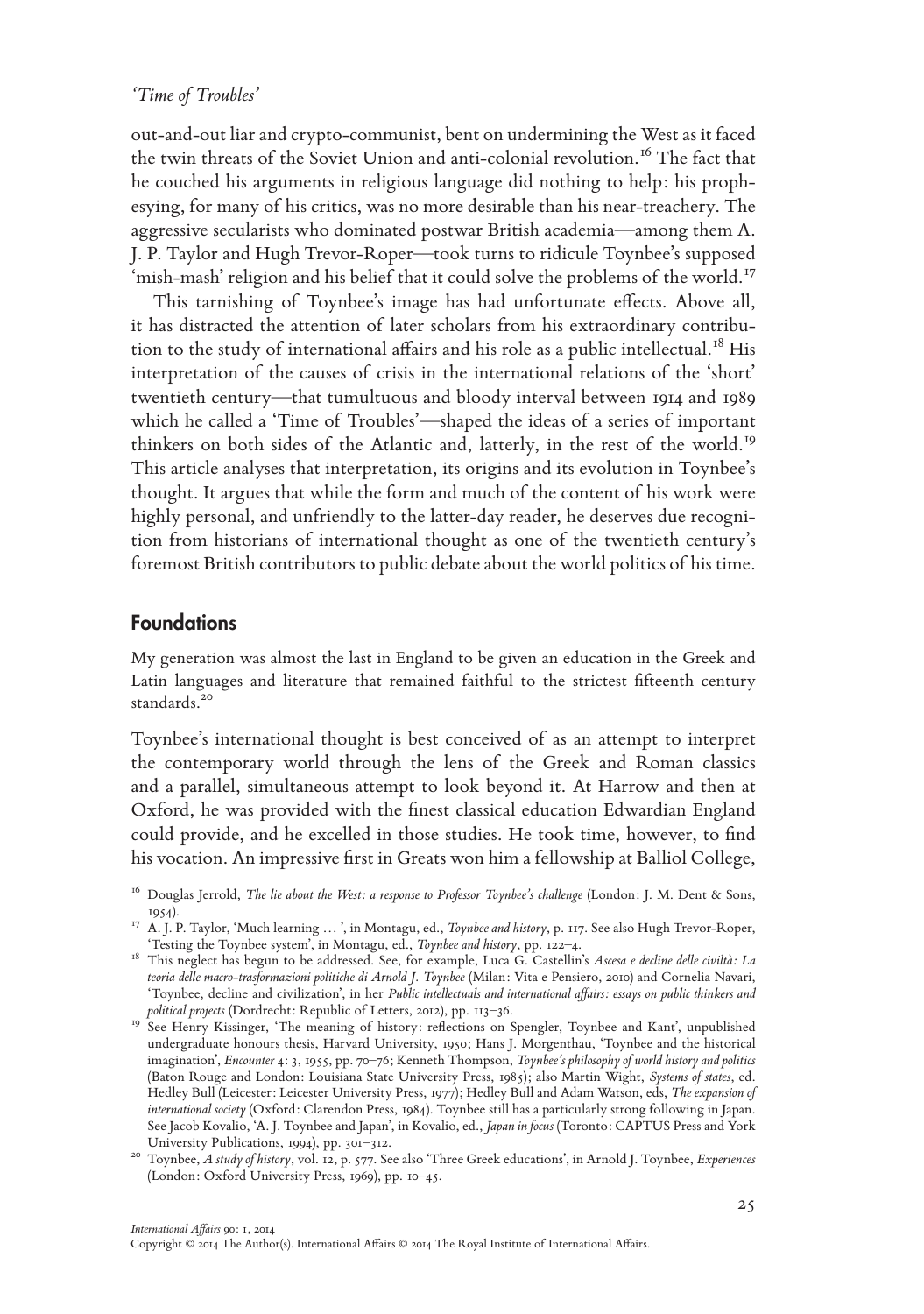*Ian Hall*



Arnold J. Toynbee, 1 April 1947. Copyright: Frank Scherschel/Time Life Pictures/Getty Images.

Oxford, in 1912, but he was soon unhappy with the mundane drudgery of teaching and administration.<sup>21</sup> The First World War provided an opportunity for change, but Toynbee's actions in bringing about that change generated a difficult legacy. Though probably fit for military service, Toynbee was persuaded (or persuaded himself) to get a pacifist doctor to excuse him, citing a bout of dysentery some

<sup>21</sup> Toynbee, *Experiences*, pp. 66–71.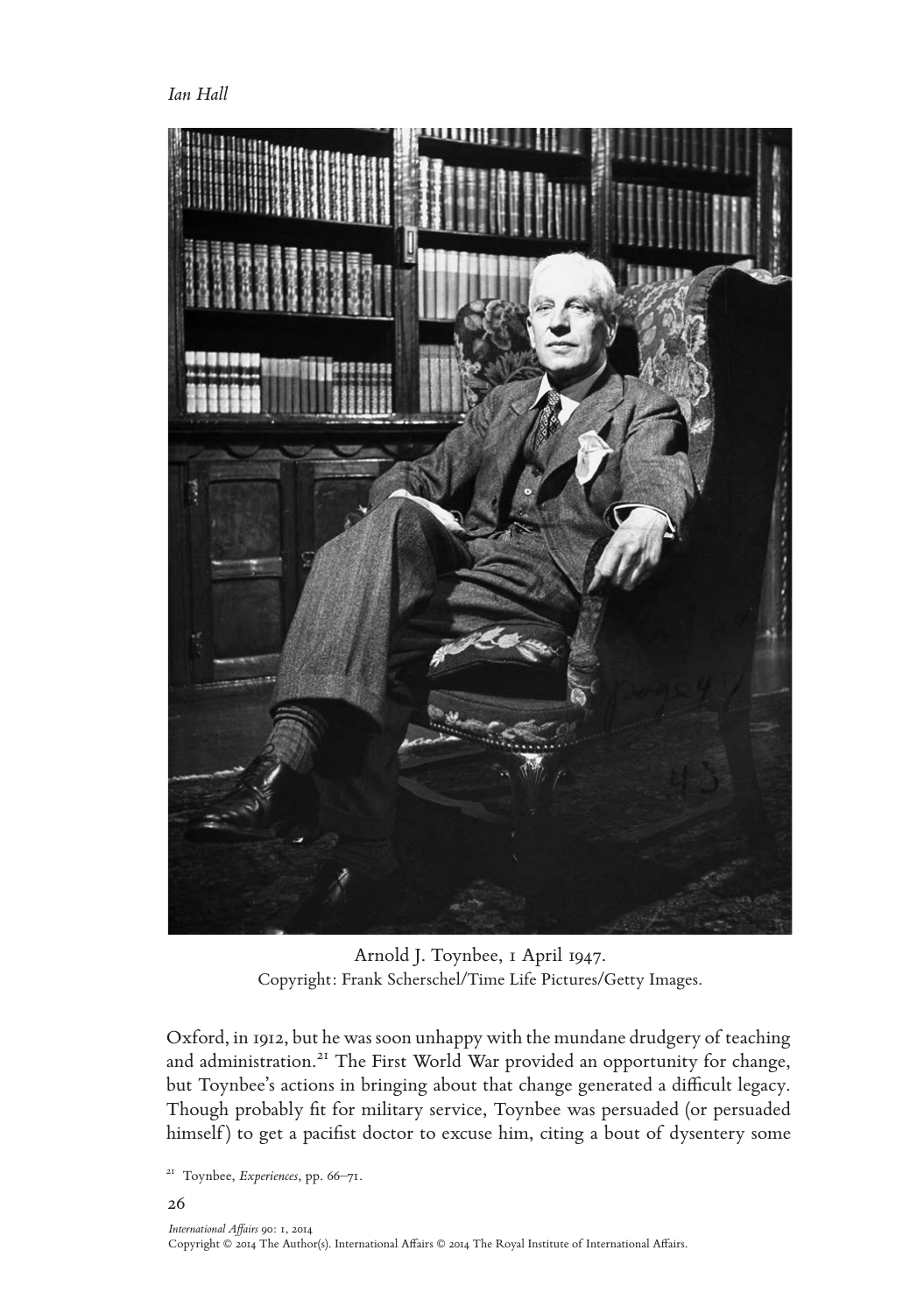years earlier.<sup>22</sup> This seems to have been a fateful decision, a moment that defines much of Toynbee's later career. Having escaped the trenches himself, Toynbee was haunted by the memories of all those—colleagues, friends and students—who did not, later surrounding himself, in his office at Chatham House, with their sepiatinted photographs. Guilt and grief drove his work on after 1918, infusing many of his writings with acutely felt emotion.

In 1915 Toynbee left Oxford for the Foreign Office, where he worked during and after the Versailles Conference with the Political Intelligence Department, producing propaganda and then planning for the postwar order. In 1919 he signalled a shift in his intellectual interests away from the classics and towards contemporary politics, taking up the Koraes Chair in Byzantine and Modern Greek History at the University of London. His stint in that post was not, however, a happy one. Since completing his degree, Toynbee's views had shifted from philhellenism to something near hostility to modern Greece, laced with pro-Turkish sentiments.<sup>23</sup> This did not please the funders of the Chair. In 1924, at the age of 35, Toynbee managed to escape, this time to Chatham House and to its new publication, the annual *Survey of international affairs*, conceived by the Institute to help fulfil its mission to inform the public about world politics.

Toynbee brought to the Institute an idiosyncratic understanding of international relations, with some very orthodox elements and some distinctly not. He was a liberal, though one with socialist leanings. At this time he was an atheist, but one with a deep interest in metaphysics and in what has been called 'evolutionary idealism', exemplified by the work of Henri Bergson and J. C. Smuts.<sup>24</sup> He was a supporter of the League of Nations, but more because of the principles he took it to embody than because of any great enthusiasm for its rules or institutions. He had written little on international relations, except for a great deal of wartime propaganda and a book called *Nationality and the war* (1915), but he had become acquainted, at Versailles, with the politics of the Arab world. Apart from that, Toynbee knew little 'international relations theory' and little historical theory to ground contemporary history. His core insight was a commonplace one for late Victorian and Edwardian Britons: that the industrial economy had unified the world and that political unity, in some form, must follow.<sup>25</sup> He knew almost nothing more about economics and finance, and he resolved to farm out those sections of the *Survey* to experts on those topics.<sup>26</sup> He kept the rest, however, for himself.

In the first few volumes, covering the period from 1920 to 1929, Toynbee provided more or less dispassionate narratives of diplomatic doings and sayings.

<sup>&</sup>lt;sup>22</sup> Toynbee, *Experiences*, pp. 38-40. For a discussion of this episode and its significance, see McNeill, 'Toynbee revisited', p. 177. <sup>23</sup> See Richard Clogg, *Politics and the academy: Arnold Toynbee and the Koraes chair* (London and New York:

Routledge, 1986). <sup>24</sup> Lang, 'Globalization and global history in Toynbee', pp. 750–55. See also Henri Bergson, *Creative evolution*,

trans. Arthur Mitchell (Mineola, NY: Dover, 1998; first publ. 1911); J. C. Smuts, *Meaning and holism*, 3rd edn (London: Macmillan, 1936). <sup>25</sup> See Toynbee, *Nationality and the war* (London and Toronto: Dent, 1915), p. 6. For a later iteration of this

argument, see Toynbee, 'Economics versus politics', *The Listener* 4: 95, 1930, pp. 824–5. <sup>26</sup> Toynbee, *Experiences*, p. 75.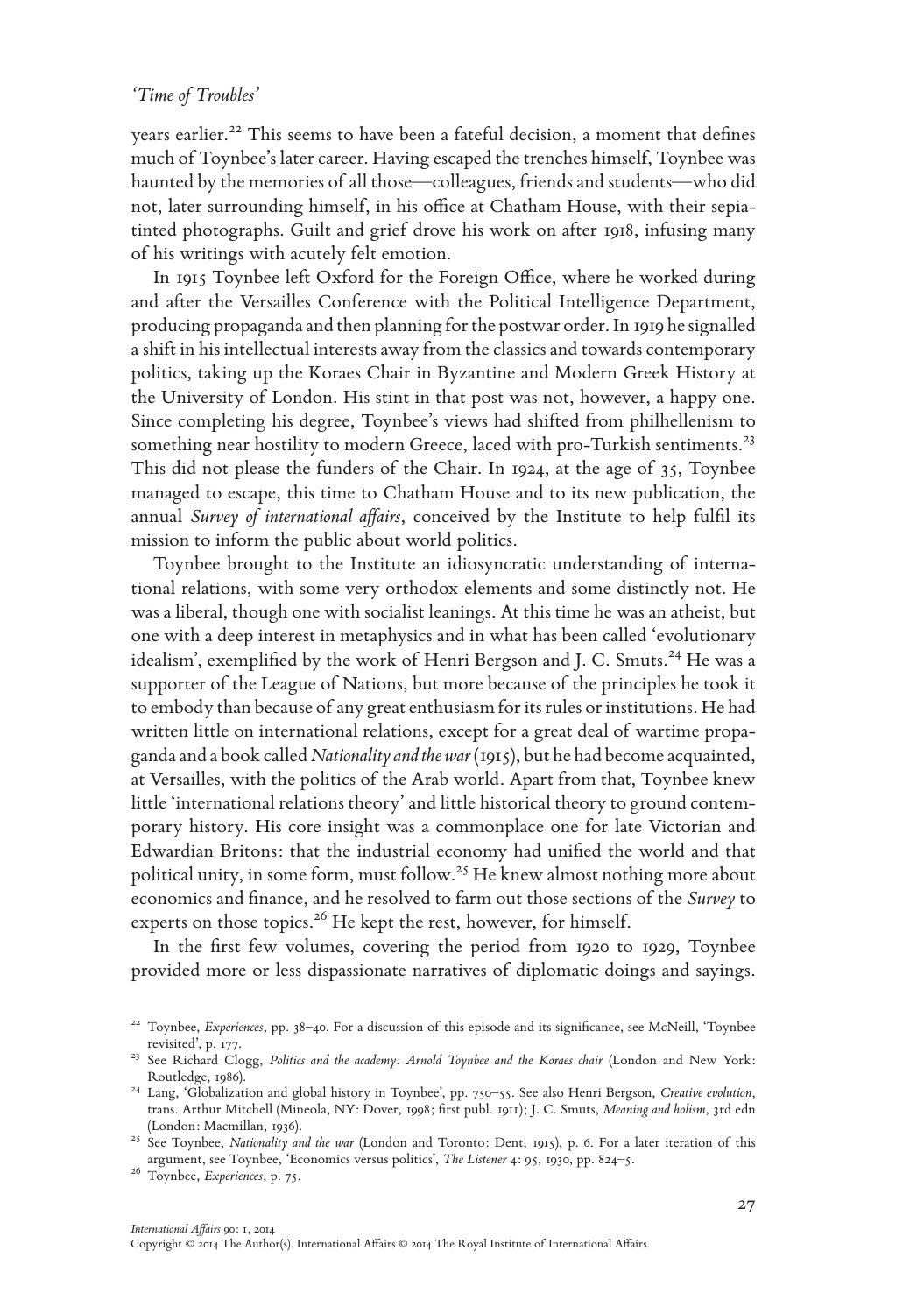These narratives were assembled at great speed, normally in less than six months,  $27$ with data gleaned from official publications and from press clippings collected in the Chatham House library. In the early *Surveys*, Toynbee's own views intruded in just two respects. First, he was keen to emphasize the need for a holistic view of world politics that reflected the way in which all societies were now united into one international system, self-consciously taking a cue from Polybius to match the 'unity of events' with a 'unity of composition'.28 Second, he was prone to interpolate classical analogies into the story of contemporary events. Toynbee's discussion of the collective psychology of the French in 1920, for instance, led into a long, but not especially original, discussion of Roman attitudes before and after the destruction of Carthage.<sup>29</sup> In general, however, he worked hard during the 1920s to maintain what he took to be a neutral stance towards the behaviour of the various players.

While Toynbee worked away at narrating events on the world stage, he was also at work on what he called his 'Nonsense Book', *A study of history*. A hugely ambitious, sprawling book, the *Study* tried to put contemporary politics and international relations into context and to provide nothing less than a complete reinterpretation of the history of the modern West. Toynbee took aim at almost all the accepted verities of nineteenth- and early twentieth-century historiography: that modern history was a story of unrelenting and unstoppable progress; that the nation-state was the highest political form to which humanity could aspire; that the West had 'won' and that its values, ideas and institutions—especially democracy and industrialism—were thus superior to others. He even attacked the way in which his fellow historians worked—that 'industrialisation of historical thought' which valued learned articles on ever more narrow and obscure topics more than bold, broad and book-length interpretations of the past.<sup>30</sup>

In the *Study*, Toynbee took a very different approach and told a very different story. He took a global view, acknowledging the unification of humanity that had come about in the nineteenth century through imperialism and technological change.31 Just as the history of Great Britain makes sense only when examined in terms of wider European events, Toynbee argued, so the history of western civilization (or 'Western Society') was 'intelligible' only when viewed as a whole, longitudinally and spatially.<sup>32</sup> And he went further, insisting that a true understanding of the history of any civilization required a comparative approach,<sup>33</sup>

# 28

#### *International Affairs* 90: 1, 2014

<sup>&</sup>lt;sup>27</sup> Roland N. Stromberg notes that from the mid-1920s to 1939, Toynbee established the habit of finishing the *Survey* for the previous year by June of the next, then handing over the copy-editing and proofs to his assistant, Veronica Boulter, so that he could write the *Study* from July to November: 'A study of history and a world at war: Toynbee's two great enterprises', in C. T. McIntire and Marvin Perry, eds, *Toynbee reappraisals*

<sup>(</sup>Toronto: University of Toronto Press, 1989), p. 141. <sup>28</sup> See the opening epigraphs in Arnold J. Toynbee, *Survey of international affairs, 1920–1923* (London: Oxford

<sup>&</sup>lt;sup>29</sup> Toynbee, *Survey of international affairs, 1920–1923*, pp. 61–4.<br><sup>30</sup> Toynbee, *A study of history*, vol. 1, p. 5.<br><sup>31</sup> Toynbee, *A study of history*, vol. 1, p. 27.<br><sup>32</sup> Toynbee, *A study of history*, vol. 1, pp. 17 correspondence, 'one of the greatest historical books of the world' (Toynbee to Darbishire, 19 Aug. 1912, Toynbee MS 80).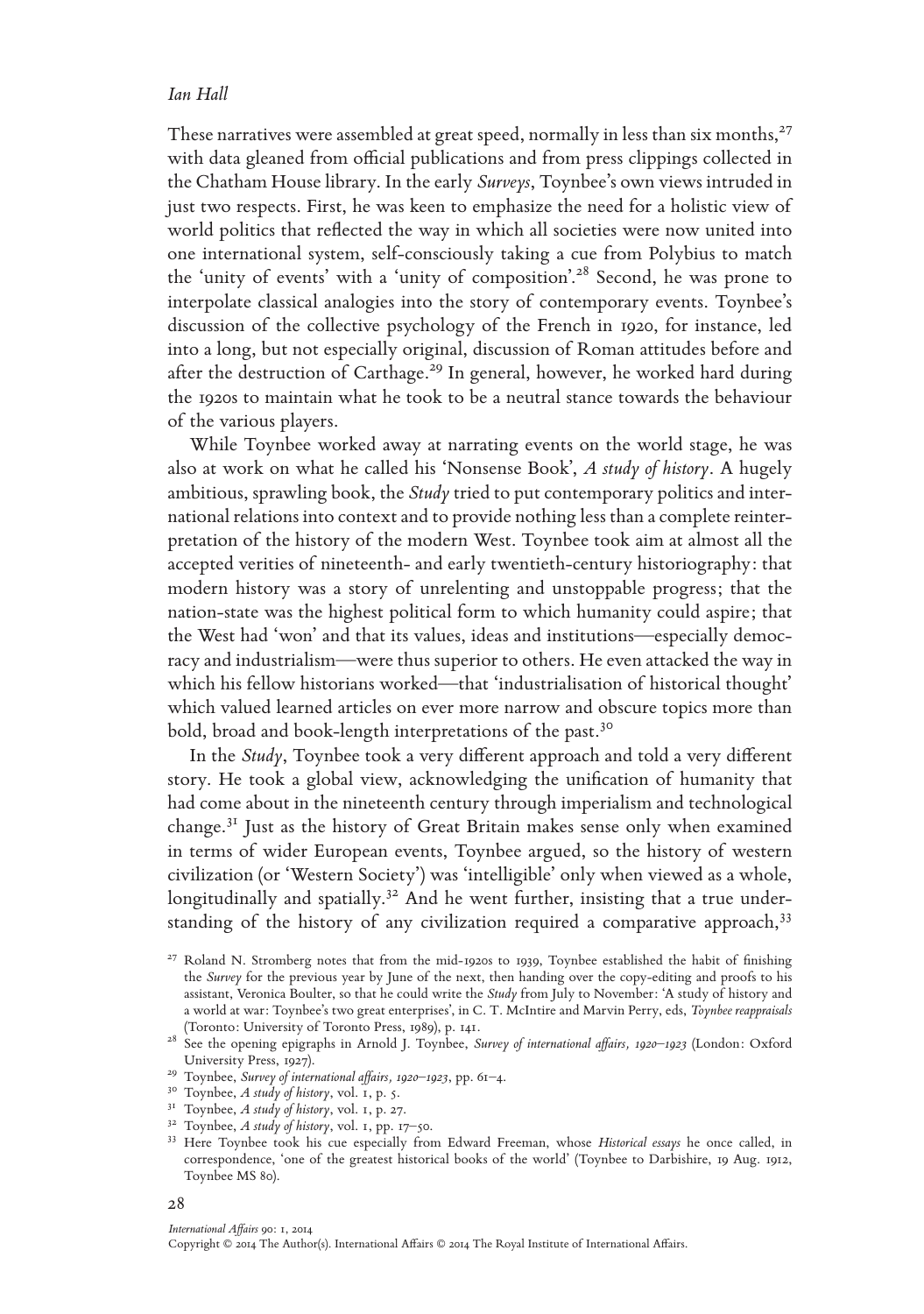setting it against all the others that have existed, and treating them as if they were 'philosophically contemporary' to one another.<sup>34</sup> When we do this, Toynbee argued, we find similarities in the developmental trajectories of civilizations periods of genesis, growth, breakdown and disintegration, universal states and universal churches that succeed one another in the histories of many societies.

Toynbee was concerned not just with describing these likenesses, but also with establishing the causes for these various phases in the histories of civilizations. The *Study* was not a dispassionate piece of history-writing; rather, it was a very presentminded enterprise. The study of the past, Toynbee believed, could help us manage our affairs in the present, including in our international relations. Civilizations were not predetermined, he argued, to rise or fall. Theories of racial superiority and inferiority could not account for the emergence and development of civilizations, he argued, since the 21 or so civilizations that had hitherto risen and fallen had been composed of people of different races.35 Theories of environmental determinism were similarly vulnerable, to Toynbee's mind, since civilizations had developed in very different natural environments.<sup>36</sup> What drove the growth, breakdown and disintegration, and indeed the advent of universal states or empires and universal churches or religions was human agency—or, to be more specific, human 'creativity'.

Toynbee's fascination with that topic dated back to his undergraduate days, if not before, when he came under the influence of Henri Bergson and his concept of 'creative evolution'.37 Bergson argued that social change came from particularly creative individuals imbued with what he called the *élan vital*, who generated new beliefs, concepts and values, and who were needed if societies were not to become stale and static, and go into decline.38 Such ideas chimed with the young Toynbee, who became convinced that there are, as he wrote to a friend in 1911, 'two great classes of people, first the fanatics—prophets, martyrs (and virgins)—who set the task and create the new work … [and] secondly, the great multitude of comfortable men, who perform the immense labour of just keeping going what has been created'.39 In the *Study*, Toynbee argued along much the same lines, positing that civilizations 'grew' as social challenges were responded to (and overcome) by creative individuals, often on the margins of society or in some form of exile.40 These individuals presented the new beliefs, concepts or values that permitted a civilization to reorganize its social practices, with the mass of people adapting themselves to imitate the new creed.

Toynbee's *Study* was more than an investigation into the causes of civilizational birth, growth and decay, in other words: it presented wider social philosophy

<sup>&</sup>lt;sup>34</sup> Toynbee, *A study of history*, vol. 1, pp. 172–7.<br><sup>35</sup> Toynbee, *A study of history*, vol. 1, pp. 207–49.<br><sup>36</sup> Toynbee, *A study of history*, vol. 1, pp. 250–71.<br><sup>37</sup> See e.g. Toynbee's unpublished essay, 'What the h year 1910–11, Toynbee MS 1, p. 6. He was still reading Bergson in the 1920s: see Toynbee to Darbishire, 23

Sept. 1925, Toynbee MS 80.<br><sup>38</sup> See Bergson, *Creative evolution* and *The two sources of morality and religion*, trans. R. A. Audra and C. Brereton<br>(Notre Dame, IN: University of Notre Dame Press, 1986).

<sup>&</sup>lt;sup>39</sup> Toynbee to Darbishire, 17 May 1911, Toynbee MS 80.<br><sup>40</sup> A lengthy discussion of examples of these individuals takes up the second half of vol. 3 of A study of history. See esp. pp. 217–376.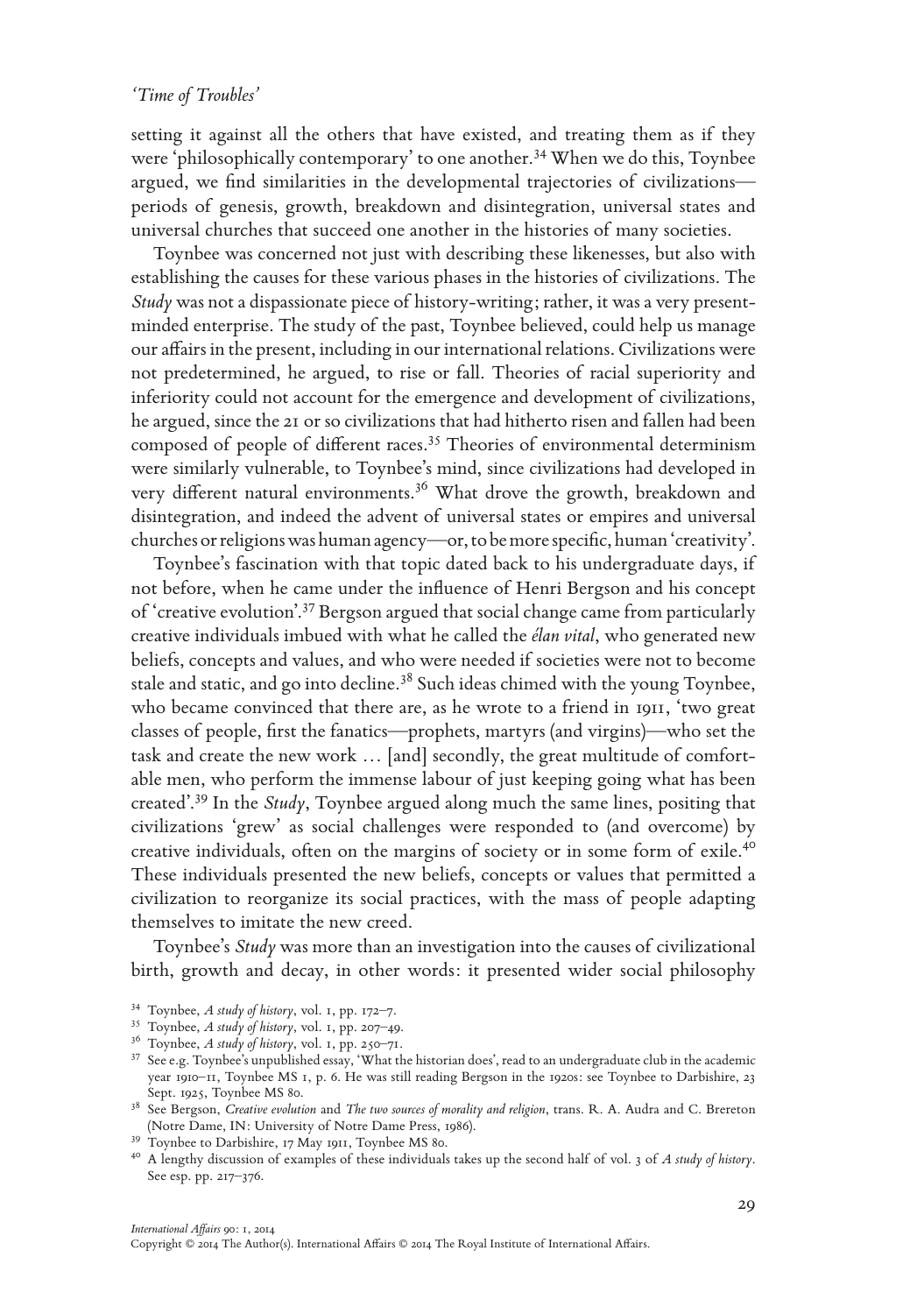conveyed in a set of extended parables for the contemporary world.41 Toynbee was convinced that such a philosophy was urgently required. The modern West, he believed, was past its genesis and growth phases, and was now in breakdown indeed, it was now in a 'Time of Troubles' from which only a resurgence of 'creativity' could liberate it.

# Time of Troubles

We have seen all the human and material resources of a Westernized and industrialized world being mobilized to feed the furnaces of Moloch in which *Homo Occidentalis* has made a holocaust of his own children in our great Western civil war of  $AD$  1914–18.<sup>42</sup>

In his *Study*, Toynbee identified several past Times of Troubles. The one that first seized his attention was the period beginning with 'the Hannibalic [*sic*] War, in which Hellenic Society was no longer creative and was ... patently in decline'.43 He located another in 'Egyptaic Society' after the passing of the Fifth Dynasty (*c.*2424 bce, by Toynbee's reckoning), which led to the 'break-up of the Egyptian United Kingdom' and the emergence of a set of smaller states.<sup>44</sup> In 'Indic Society', the Time of Troubles followed the creative phase which produced the Vedas and coincided with the rise and fall of the Mauryan Empire in the third and fourth centuries BCE, immediately prior to the emergence of Buddhism.<sup>45</sup> In 'Sinic Society' it occurred marginally earlier, before Confucius, in the fifth and sixth centuries bce. 46 And Toynbee found even more examples in his collection of 'fossil' civilizations—the Minoan, Sumeric, Hittite, Babylonic, Andean, Mayan, Yucatec and Mexic—arguing that each had experienced a similar period of endemic, debilitating conflict.47

Persistent, unlimited war was the most obvious symptom, to use Toynbee's language, of a Time of Troubles, but it was not its cause. Wars happened early in the 'life' of a civilization, during the creative phase, when they were often divided into many different polities. But these wars—while 'a great tax on civilisation and a great evil'—were generally 'kept more or less within bounds'.48 In a Time of Troubles, war burst these bounds and threatened the existence of the civilization. The causes of this development, Toynbee argued, were many and varied. First, there was a palpable loss of creativity, of the ability to respond to new challenges. Second, he observed that each civilization had seen a 'Schism in the Body Social' between the elite and the mass, between the 'dominant minority' and

### *International Affairs* 90: 1, 2014

<sup>&</sup>lt;sup>41</sup> In 1918, Toynbee had considered writing 'a short history of Greece, and a much longer history of how Rome destroyed the world', specifically to recount his understanding of the causes and consequences of the Great War in parables, noting: 'I believe that one can put one's experience of the war best in parables' (Toynbee to Darbishire, 5 May 1918, Toynbee MS 80).

<sup>&</sup>lt;sup>42</sup> Toynbee, *A study of history*, vol. 5, p. 16.<br><sup>43</sup> Toynbee, *A study of history*, vol. 1, p. 53.<br><sup>44</sup> Toynbee, *A study of history*, vol. 1, p. 137.<br><sup>45</sup> Toynbee, *A study of history*, vol. 1, pp. 86–7.<br><sup>46</sup> Toynbee,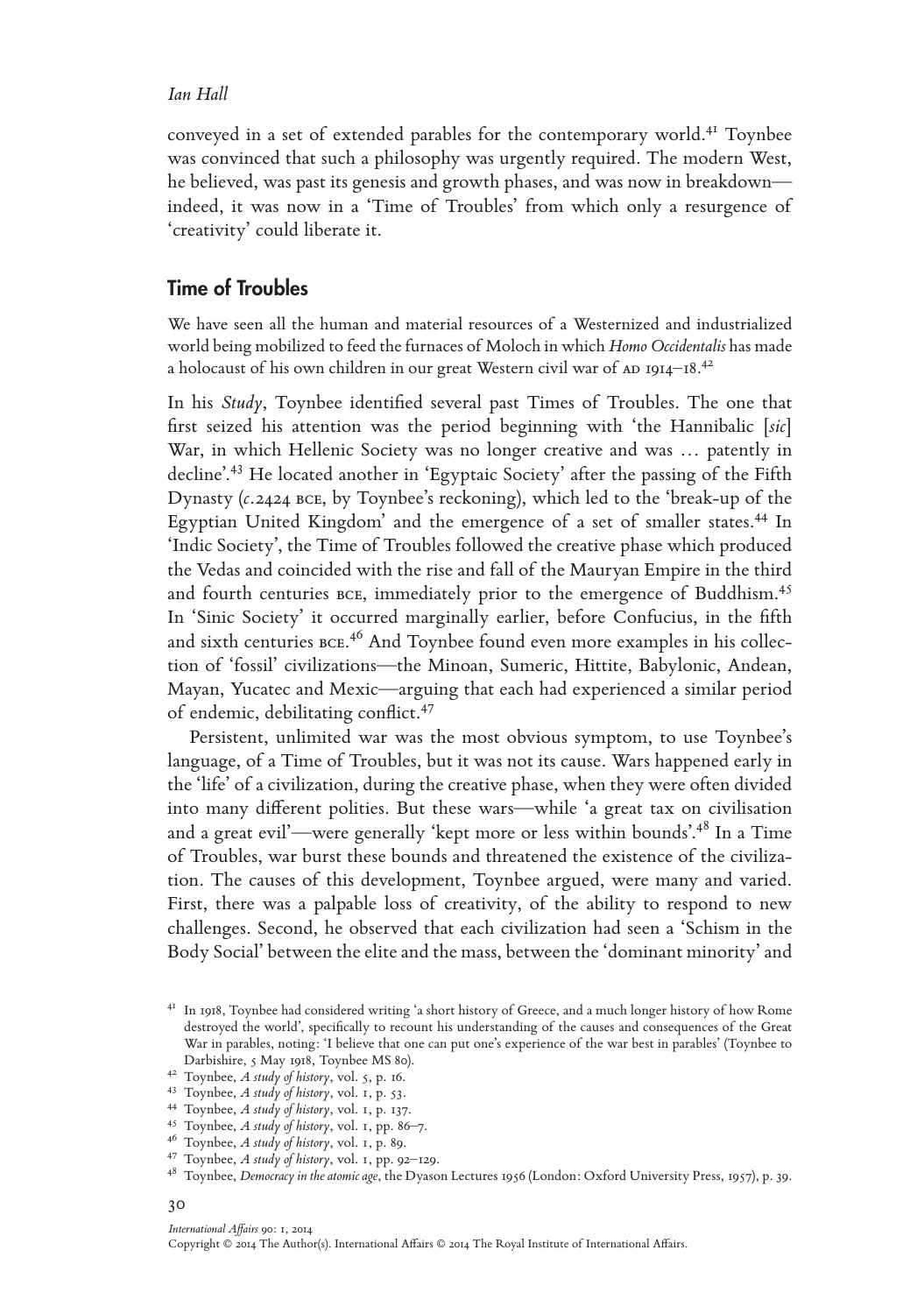the 'internal proletariat'.49 Third, he noted the presence in each case of an 'external proletariat' of barbarians or foreigners from a different civilization, which threatened the civilization from beyond its walls.<sup>50</sup> Last, Toynbee detected a 'Schism in the Soul' of each civilization which led to such social evils as a longing for a lost past or an unattainable future, a loss of individual or collective self-control, a rise in 'truancy and martyrdom', a tendency to fatalism, and an upsurge in cultural, sartorial, linguistic and sexual promiscuity.<sup>51</sup>

As the 1930s wore on, these theories crept from the *Study* into Toynbee's *Survey of international affairs*, leaving readers in no doubt as to his conviction that the contemporary world was now in its own Time of Troubles. In the first half-dozen volumes, the *Surveys* consisted for the most part of dry accounts of everyday diplomacy.52 After 1930, however, things changed. In this typically convoluted passage, Toynbee signalled his reasons for his move towards a more judgemental style:

When the prospects of the 'Great Society', into which Mankind has recently coalesced on Western initiative, are a matter of anxious consideration among people of all classes and all nationalities in every part of the world, it may not be inappropriate to indicate, briefly and tentatively, the balance of successes and failures in the movement of international affairs during the last completed calendar year.<sup>53</sup>

Anticipating a core argument of E. H. Carr's *Twenty years' crisis* as well as the argument in his *Study*, Toynbee warned that a 'schism between the "satiated" and the "hungry", the possessed and the dispossessed, the apprehensive and the restive' was opening up, and that this 'would signify a conviction on both sides that the problems of post-war Europe would not or could not … be settled by the new methods of reason, debate and conciliation but only by the old methods of violence'.54

In subsequent volumes of the *Survey* Toynbee proceeded to mix neutral narrative with passionate pleas for a return to the principles and practices of the League, as well as for efforts to find the means to address the widening divisions within and between western states. He opened the *Survey* for 1931 with a lengthy and emotional reflection on the lessons of that *annus horribilis*, as he called it, a year in which 'men and women all over the world were seriously contemplating and frankly discussing the possibility that the Western system of Society might break down and cease to work'.<sup>55</sup> He became even more demonstrative as the 1930s wore on. Toynbee complained in the *Survey* for 1933 that the twin pillars of western civilization, humanism and Christianity, had been displaced by 'a worship of unregenerate Human Nature', labelling Nazism 'the consummation of a politicoreligious movement, the pagan deification and worship of parochial human communities'.56 In the *Survey* for 1935, which ran to two volumes, he went even

<sup>&</sup>lt;sup>49</sup> Toynbee, *A study of history*, vol. 5, pp. 35–193.<br><sup>50</sup> Toynbee, *A study of history*, vol. 5, pp. 194–319.<br><sup>51</sup> Toynbee, *A study of history*, vol. 5, pp. 376–568.<br><sup>52</sup> The one exception to this rule was the *Survey* 

<sup>&</sup>lt;sup>53</sup> Toynbee, *Survey of international affairs*, 1930, pp. v-vi.<br><sup>54</sup> Toynbee, *Survey of international affairs*, 1930, p. 10.<br><sup>55</sup> Toynbee, *Survey of international affairs*, 1931, p. 1.<br><sup>56</sup> Toynbee, *Survey of internat*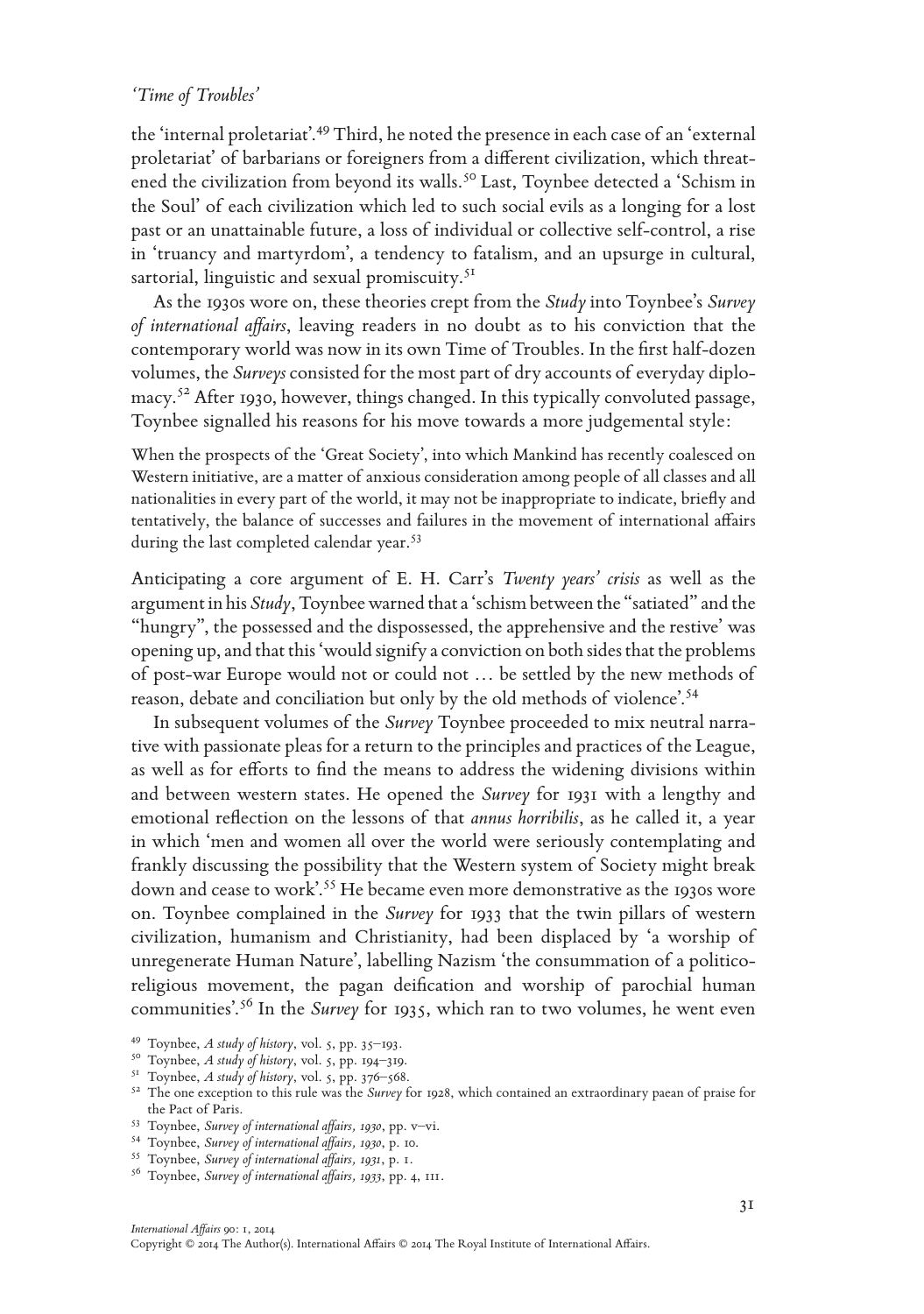further, calling Mussolini's conquest of Abyssinia and western acquiescence in it a 'tragic episode of international history' that could only be described as 'a tale of sin and nemesis'.<sup>57</sup>

Together, then, the *Study* and the *Survey* provided the basis for Toynbee's assessment of the causes of the twentieth-century Time of Troubles. Drawing on the historical parallels in the *Study* in an article for *International Affairs*, Toynbee represented the failure of the League and the inability of political elites to move beyond what he disparagingly termed 'local' or 'parochial' sovereign states as indicators of a loss of 'creativity'.58 The challenges generated by industrialism and modern communications, which had unified the world economically, were simply not being met with adequate responses. A 'thorough-going internationalism', Toynbee argued, again in *International Affairs*, was the 'only alternative to the breakdown of modern civilisation', but it had still not been realized.<sup>59</sup> The majority of the 'internal proletariat' knew this to be true, but the 'dominant minority' failed to acknowledge it and to generate the needed creative response. Worse still, the external proletariat were massing, this time within and outside the walls, in the form of violent extremists both communist and fascist, worshipping their own false idols with equal devotion.

Toynbee knew how this predicament had been resolved in the past. In the Hellenic world, the Roman dominant minority resorted to violent means to keep order within its borders and waged war on the barbarians outside them, establishing an empire. But such an empire or 'universal state', he believed, was not something to be celebrated. It was merely a 'rally' by a 'dominant minority', not a truly creative response to the challenges that civilization faced, and it was doomed to an eventual 'rout' at the hands of the internal and external proletariats.<sup>60</sup> The lesson for the contemporary world was clear. By 1938, Toynbee was issuing public warnings that the current Time of Troubles was likely to lead to the establishment of a new 'universal state'. 'If we fail to make a success of collective security', he told an audience at Chatham House in March that year, 'then I think the world is going to be unified politically, not by peaceful agreement, but by the ancient method of force in the form of a military conquest by some Power or group of Powers'.<sup>61</sup> And the British empire was unlikely to triumph, Toynbee declared; indeed, he thought it 'could not possibly survive even one more round of a struggle of all against all in an anarchic world'.<sup>62</sup>

The defeat of Nazism did little to change Toynbee's conviction that the world was soon to be unified either by agreement or—more likely—by force. In his postwar work, he continued to labour the point that the world had been united,

### 32

<sup>57</sup> Toynbee, *Survey of international affairs, 1935*, vol. 2, p. 1. 58 Arnold J. Toynbee, 'Historical parallels to current international problems', *International Affairs* 10: 4, 1931, pp. 479–92. <sup>59</sup> Arnold J. Toynbee, 'The trend of international affairs since the war', *International Affairs* 10: 6, 1931, p. 806.

See also his *Economics and politics in international life*, Montague Burton Foundation Lecture 1930 (Nottingham: University College, 1930).<br>
<sup>60</sup> On the dynamics of 'rally-and-rout', see Toynbee, A study of history, vol. 6.<br>
<sup>61</sup> Arnold J. Toynbee, 'The issues in British foreign policy', *International Affairs* 27: 3, 1938, p. 317.<br>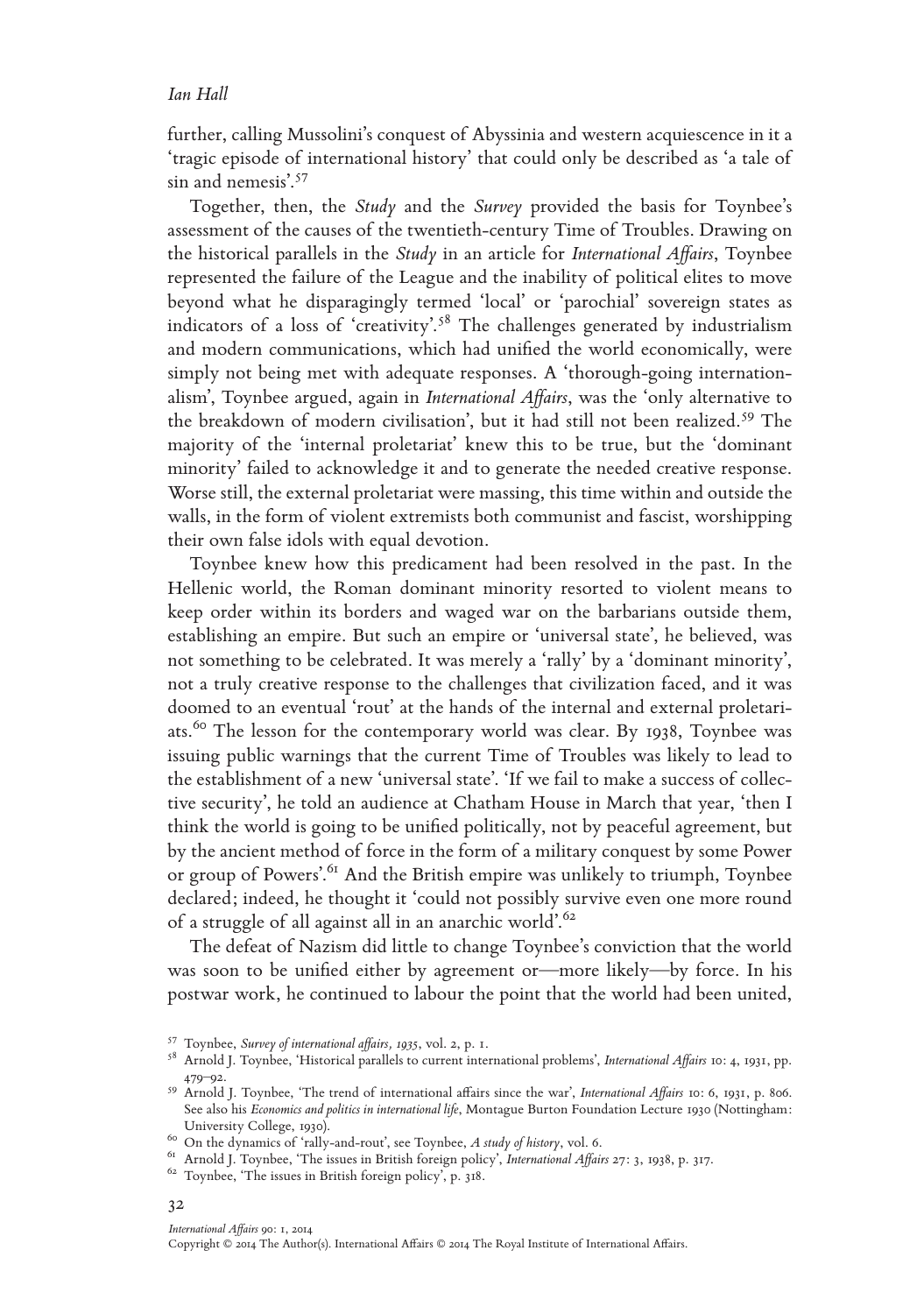economically and culturally, and that political unification must follow.<sup>63</sup> But his thinking had changed in two crucial respects. First, he was doubtful that Europeans such as himself could now play any meaningful role in that great endeavour. As early as 1946, Toynbee was telling audiences that the new 'giant states' of the United States and Soviet Union were now the only ones that mattered; they now dwarfed Britain and France as those emerging nation-states had come to dwarf the city-states of 'Venice and Florence and Ghent and Bruges' four centuries before.<sup>64</sup> The US and USSR now faced each other, he argued in *International Affairs*, like Rome and Carthage, awaiting the round of warfare in which 'one surviving Great Power "knocks out" the last remaining competitor and imposes peace on the world by conquest'.<sup>65</sup> For this reason, and others, Toynbee was also now convinced that the right responses to the challenges of the contemporary Time of Troubles lay not in politics, but in religion.

This aspect of Toynbee's thought is complex and remains controversial.<sup>66</sup> He was brought up a conventional Anglican, but lost his faith in his teens, and remained an agnostic through his twenties and early thirties. In the early 1930s, however, personal and public circumstances brought about a change in perspective. His marriage came under strain: he was tempted to initiate an affair with a fellow historian, Eileen Power, and, despite no liaison actually being conducted, he was afterwards wracked by guilt.<sup>67</sup> Further tensions appeared when his wife, Rosalind, was moved to rebel against her staunchly atheist parents, eventually converting to Roman Catholicism in 1932 and becoming a 'pamphleteer and apologist for Catholic truth'.68 Toynbee would not go that far, but he did begin to re-evaluate his beliefs, impelled substantially by the growing evidence that his preferred political solutions were not working. He began to have increasing resort to religious concepts to critique secular societies, past and present; in the early 1930s his language becomes markedly more religious, as he talks of sin, idolatry and salvation, building to a crescendo in the second instalment of the *Study*, published on the eve of war.

The twin catastrophes of 1939—the outbreak of war and the suicide of his eldest son, Anthony—pushed Toynbee closest to outright acceptance of Christianity, though not Roman Catholicism, as Rosalind wished.<sup>69</sup> His Burge lecture of 1940, *Christianity and civilisation*, marks a crucial turning-point. He opens by assailing Gibbon for treating Christianity as the 'destroyer' of Hellenic civilization, arguing instead that the roots of its downfall went much deeper, back to the fifth century bce and the birth of political theory, with its focus on the individual's

<sup>63</sup> Arnold J. Toynbee, *Civilization on trial* (London: Oxford University Press, 1946), pp. 91, 158. See also 'The

<sup>44</sup> Arnold J. Toynbee, 'The virtue of the middle way', The Listener 36: 931, 1946, p. 661.<br>
<sup>64</sup> Arnold J. Toynbee, 'The virtue of the middle way', The Listener 36: 931, 1946, p. 661.<br>
<sup>65</sup> Arnold J. Toynbee, 'The internati

<sup>&</sup>lt;sup>67</sup> McNeill, *Arnold J. Toynbee*, pp. 141-3.<br><sup>68</sup> William H. McNeill, 'Some unresolved questions', in McIntire and Perry, eds, *Toynbee reappraisals*, p. 43.<br><sup>69</sup> See the reference to Toynbee's 'public anxiety and private p. viii, as well as his references to St Augustine's *City of God* on p. ix. For context, see McIntire, 'Toynbee's philosophy of history: his Christian period', in McIntire and Perry, eds, *Toynbee reappraisals*, pp. 66–71.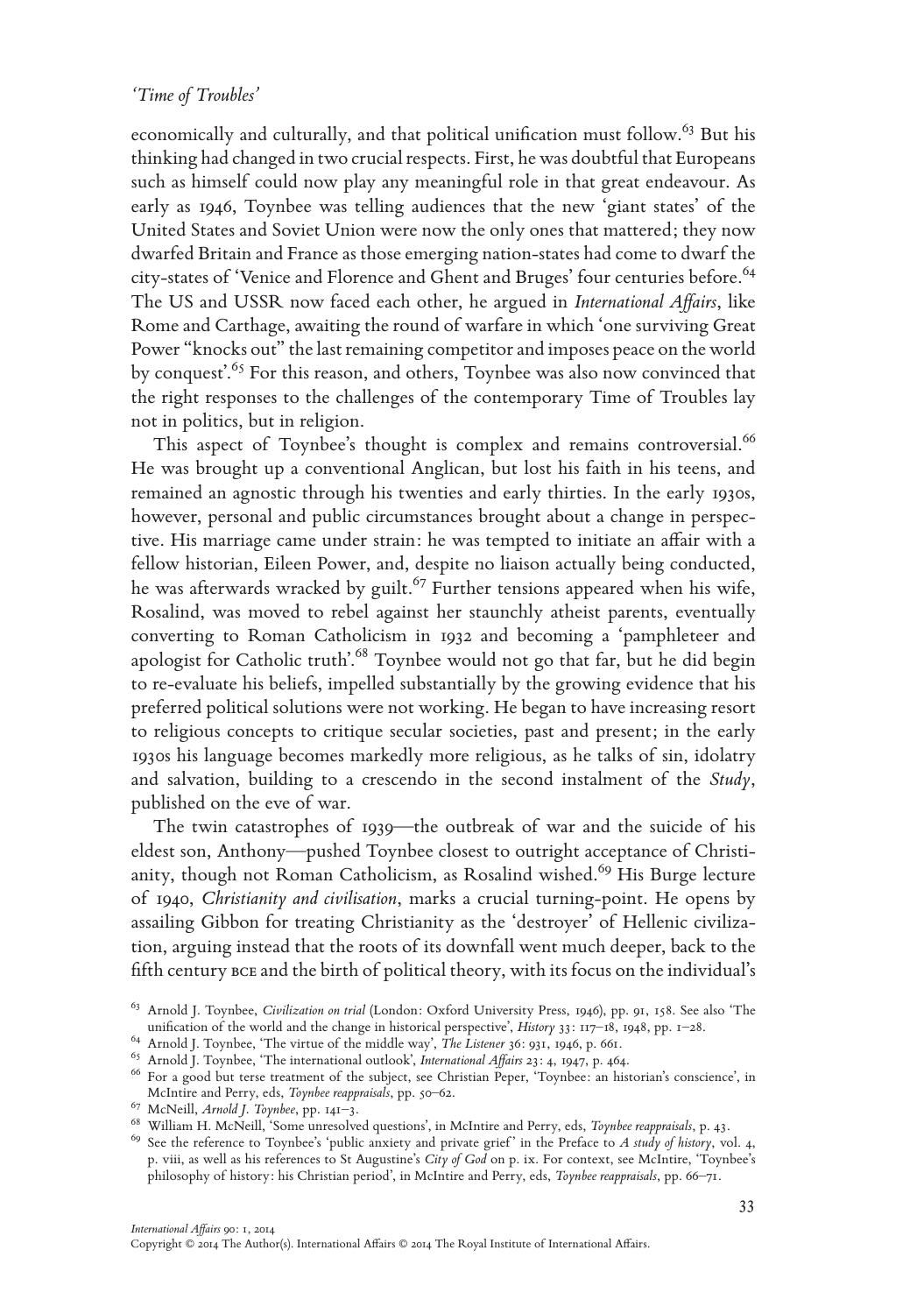obligations to the state.70 Just as crucially, Toynbee also rejected his earlier thesis that 'universal religions' that emerged out of the ruins of 'universal states', as Christianity did from those of the Roman empire, were the keepers of the intellectual inheritances of civilizations, passing on what they preserved to the next civilizational generation.71 Now, Toynbee believed that civilizations were the 'handmaids of religion' and that their 'historical function' was to 'serve, by their downfall, as stepping-stones to a progressive process of the revelation of always deeper religious insight'.<sup>72</sup> The collapse of western civilization, should it occur, was not to be lamented: the West had unified the world, as the Roman empire had done before it, and now Christianity could spread.73

During the Second World War, Toynbee worshipped as an Anglican, but moved away from orthodox interpretations of Christianity. Three factors were at play. The first was his lingering conviction, which he had held throughout the 1930s and which he attributed to the Roman Quintus Aurelius Symmachus, that there were many roads to God, of which the Christian way was just one.74 The second was the collapse in 1942 of his marriage to Rosalind, which foreclosed a conversion to Roman Catholicism. The last was intertwined with the second: to cope with his grief about his son and his feelings about Rosalind, Toynbee underwent a course of psychotherapy, which introduced him to the work of C. G. Jung.75 Jung's ideas chimed with Toynbee's earlier encounters with Plato, Bergson and others on myth, and Jungian 'archetypes' provided him with a means of organizing his thoughts about the various dimensions of what he came to call the 'higher religions'.

In the final volumes of the *Study* and in a set of Gifford Lectures, published as *An historian's approach to religion*, Toynbee argued that the leading four 'higher religions' of the contemporary world—Christianity, Hinduism, Islam and Mahayana Buddhism—each presented a different way to the same end: God's Love.76 All represented advances on earlier religious thinking because they directed human beings away from nature or themselves towards God. And all were much needed in the contemporary world because only these higher religions could dissuade people from worshipping other man-made idols, like reason or science or the modern sovereign state. Our 'Time of Troubles' demanded, in other words, a recognition of what history told us about the higher religions: that each held a promise of transcending mere political woes and moving civilization forward onto a higher plane. In the *Study* and in the many books, articles, lectures and

### 34

### *International Affairs* 90: 1, 2014

<sup>70</sup> Arnold J. Toynbee, *Christianity and civilisation*, Burge Memorial Lecture (London: Student Christian Movement Press, 1940), pp. 8–11. <sup>71</sup> On the role of Christianity in bridging Hellenic and western society, see Toynbee, *A study of history*, vol. 1, pp.

<sup>56–7.</sup> For one intriguing take on this supposed phenomenon, see Walter M. Miller Jr's extraordinary novel *A* 

<sup>&</sup>lt;sup>72</sup> Toynbee, *Christianity and civilisation*, pp. 14, 23.<br><sup>73</sup> Toynbee, *Christianity and civilisation*, p. 23.<br><sup>74</sup> See Peper, "Toynbee: an historian's conscience', p. 53.<br><sup>75</sup> For an account of what Toynbee took from J historians', *Journal of Analytical Psychology* 1: 2, 1956, pp. 193–4. <sup>76</sup> See esp. Toynbee, *A study of history*, vol. 7, and Arnold J. Toynbee, *An historian's approach to religion* (London:

Oxford University Press, 1956).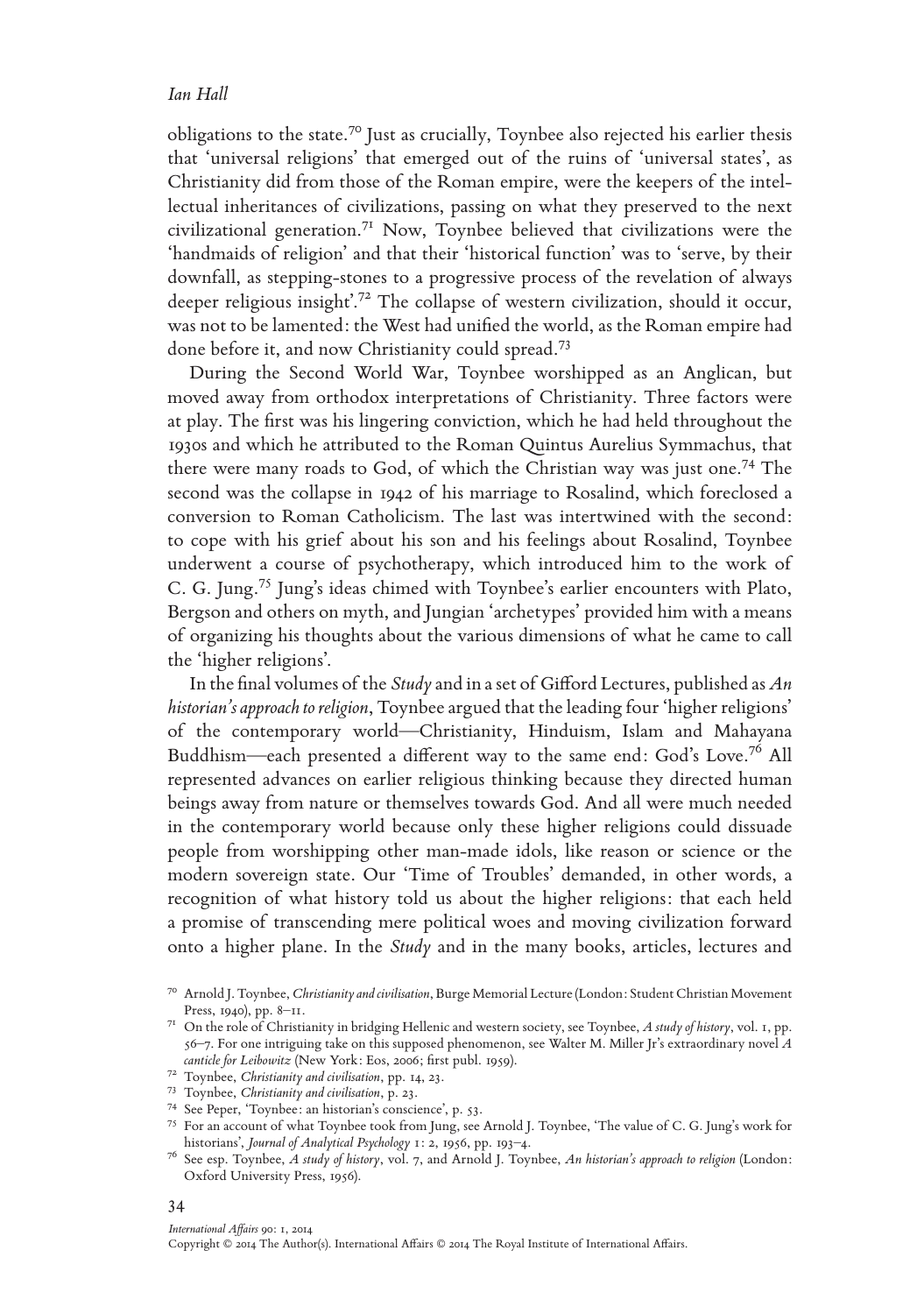speeches he produced in the 20 or so years after its completion, Toynbee called for nothing less than a 'spiritual revolution' to free humankind from materialism, inequality, endemic conflict and the threat of nuclear annihilation in one state's pursuit of universal empire.77

# Conclusion

The human race has now condemned itself, by its technological prowess, to having to choose between committed universal genocide and learning to live as one family.78

Toynbee is today unfashionable, at least among scholars of International Relations. There are good reasons for this lack of interest—and some bad ones. His writing is prolix, overwrought, and often in need of a robust editor. He wrote far too much, far too quickly. His theories are often expressed unclearly, through allusion or allegory, and grasping them requires a rare knowledge of the classics, the Bible and other major religious works, Bergson and Jung, and a swathe of modern historiography. Aside from his essays in *Foreign Affairs* and *International Affairs*, which are clear, direct and accessible, much of the rest of Toynbee's work is—in short unappealing, and some of it is unrewarding. Toynbee did make significant contributions to the scholarly field of International Relations, shaping the thinking of later theorists like Martin Wight,79 as well as still controversial ones in Middle Eastern studies, $80$  and he did have a lasting effect on historiography, especially in America, where grand history continues to appeal.<sup>81</sup> But in the end, Toynbee's contributions to public debates about policy and practice are the most lasting.

Whatever Toynbee's failing as a historian or theorist, he was an acute interpreter of contemporary events, as both the *Survey* and his *International Affairs* essays show—far more acute, indeed, than many of his contemporary critics. His articles of the late 1930s are especially impressive: 'After Munich: the world outlook' and 'A turning point in history' are incisive and prescient accounts of the balance of power in Europe. $82$  In the event, it was Toynbee's not-always-firm Utopian faith in liberalism that won out over Carr's totalitarian Realism; resisting Hitler was in the end preferable, morally and strategically, to appeasing and emulating him—or indeed Stalin, as Carr later preferred. $83$  Toynbee's views on the iniquities of European imperialism—and on the wider impact of the West upon the 'rest' are now widely accepted. And while his prediction that a world-state would be established after the end of the Second World War was not realized, his early

<sup>&</sup>lt;sup>77</sup> Arnold J. Toynbee, *America and the world revolution* (London: Oxford University Press, 1962), pp. 75–7.<br><sup>78</sup> Toynbee, *A study of history*, vol. 12, p. 579.<br><sup>79</sup> Ian Hall, 'Challenge and response: the lasting engage

<sup>&</sup>lt;sup>80</sup> On Toynbee's influence, see Albert Hourani, *The emergence of the modern Middle East* (Berkeley and Los Angeles, CA: University of California Press, 1981). <sup>81</sup> Toynbee was particularly important for scholars like W. H. McNeill, whose *The rise of the West: a history of the* 

*human community* (Chicago: University of Chicago Press, 2009) continues to appeal, 50 years after its original publication in 1964.

publication in 1964. <sup>82</sup> Arnold J. Toynbee, 'After Munich: the world outlook', *International Affairs* 18: 1, 1939, pp. 1–28; 'A turning point in history', *Foreign Affairs* 17: 2, 1939, pp. 305–20. <sup>83</sup> E. H. Carr, *The Soviet impact on the western world* (New York: Macmillan, 1947).